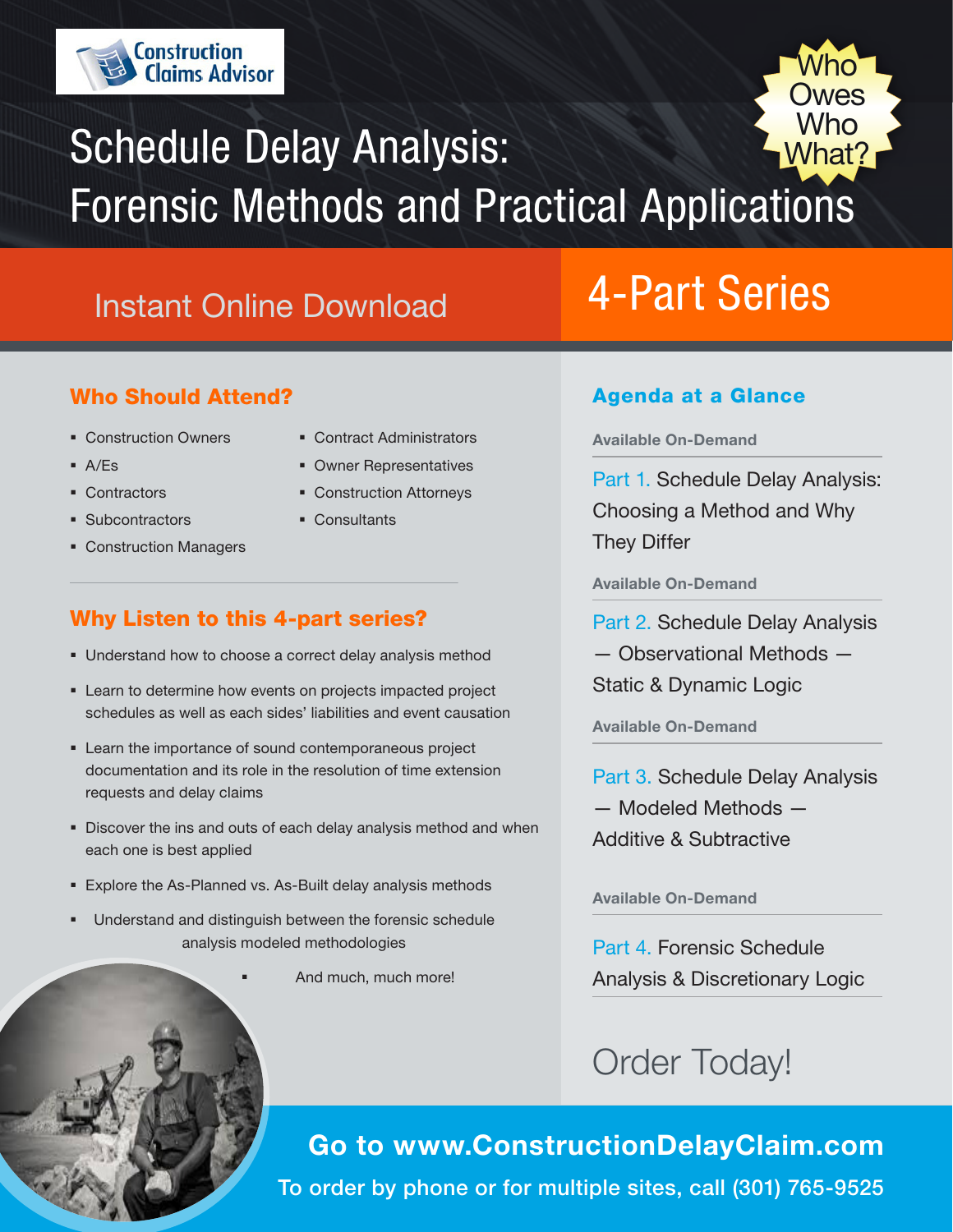# Schedule Delay Analysis: Forensic Methods and Practical Applications

## 4-Part Series

Dear Construction Professional:

With increasingly complex projects, the stakes for project delay have risen substantially. On public construction particularly, where sophisticated contract clauses are drafted to govern requirements for time and cost recovery, it is important to be proactive in schedule development, management and project documentation. Listen in on this 4-part series presented by today's leading experts on the subject to learn what you should be doing if anticipating a claim on an existing project or are already involved in developing or negotiating a delay claim. Gain control of schedule delay strategy and methods today!

Get your team together for this on-demand training to make sure your firm stays on top of this crucial subject, including:

- **Schedule Delay Analysis Methods**
- Observational Methods Static & Dynamic Logic
- **Modeled Methods Additive & Subtractive**
- **Forensic Schedule Analysis & Discretionary Logic**

Train your whole staff with these flexible sessions, that review types of schedule delay analysis, its methods, considerations for choosing a right method for your particular project, legal and practical implications and much more. Save travel and hotel expenses and lost work time. All sessions are available for download at your convenience.

Make the most of this information-packed training. Set up a weekly lunchbox meeting for your staff to participate and learn. One tidbit from one session could save your company tens of thousands of dollars.

I hope you will enjoy this informative series!

Warmest regards,

Paul Levin Publisher



Train your whole team for one low price. Don't delay — order today!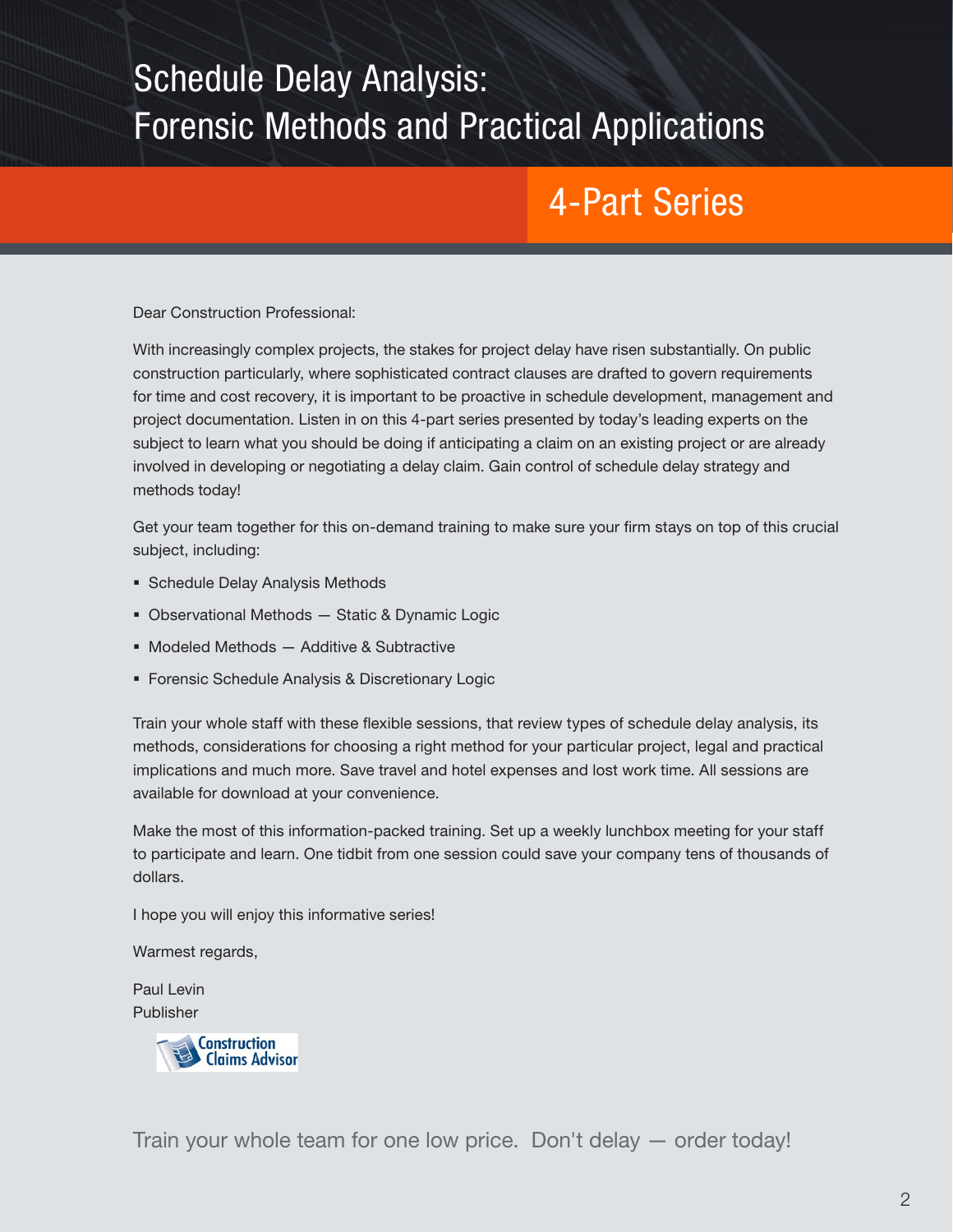*Amount of documentation & reliability of the source are very important!*

### Part 1

## Schedule Delay Analysis — Choosing a Method and Why They Differ

■ James G. Zack, Senior Advisor, Navigant Construction Forum

Which method of schedule delay analysis is best is still a wide-open issue among schedulers, claim consultants, construction managers, contractors and attorneys. The level of debate has increased in recent years since AACE International published their Recommended Practice — Forensic Schedule Analysis. What has not been widely discussed or written about is what factors should go into the decision-making process when choosing a delay analysis method for a particular project or a specific claim.

Listen to this 90-minute recorded session to get answers to pressing questions and to:

- Learn about the differences in various delay analysis methods and how to choose which is best for your projects
- Understand what factors and issues should be addressed before committing to a potentially lengthy and expensive process
- Discover if the choice of delay analysis method is irrevocable once made
- **•** Determine the risk of trying to change methods in mid-stream

#### YOUR PRESENTER



James G. Zack, Jr. is the Senior Advisor and a Former Executive Director, Navigant Construction Forum™ - the construction industry's global resource for thought leadership and best practices on avoidance and resolution of construction project disputes globally. Formerly Mr. Zack was Executive Director, Corporate Claims Management, Fluor Corporation; Vice President, PinnacleOne; and Senior Construction Claims Consultant, CH2M HILL, Inc. With more than 40 years' experience, he is a recognized expert in mitigation, analysis and resolution or defense of construction claims. A Fellow of AACE and RICS, Mr. Zack is a Certified Forensic Claims Consultant, a Certified Construction Manager and a Project Management Professional, as well as a nationally known author and speaker on construction claims.

*If it wasn't written down, it didn't happen!*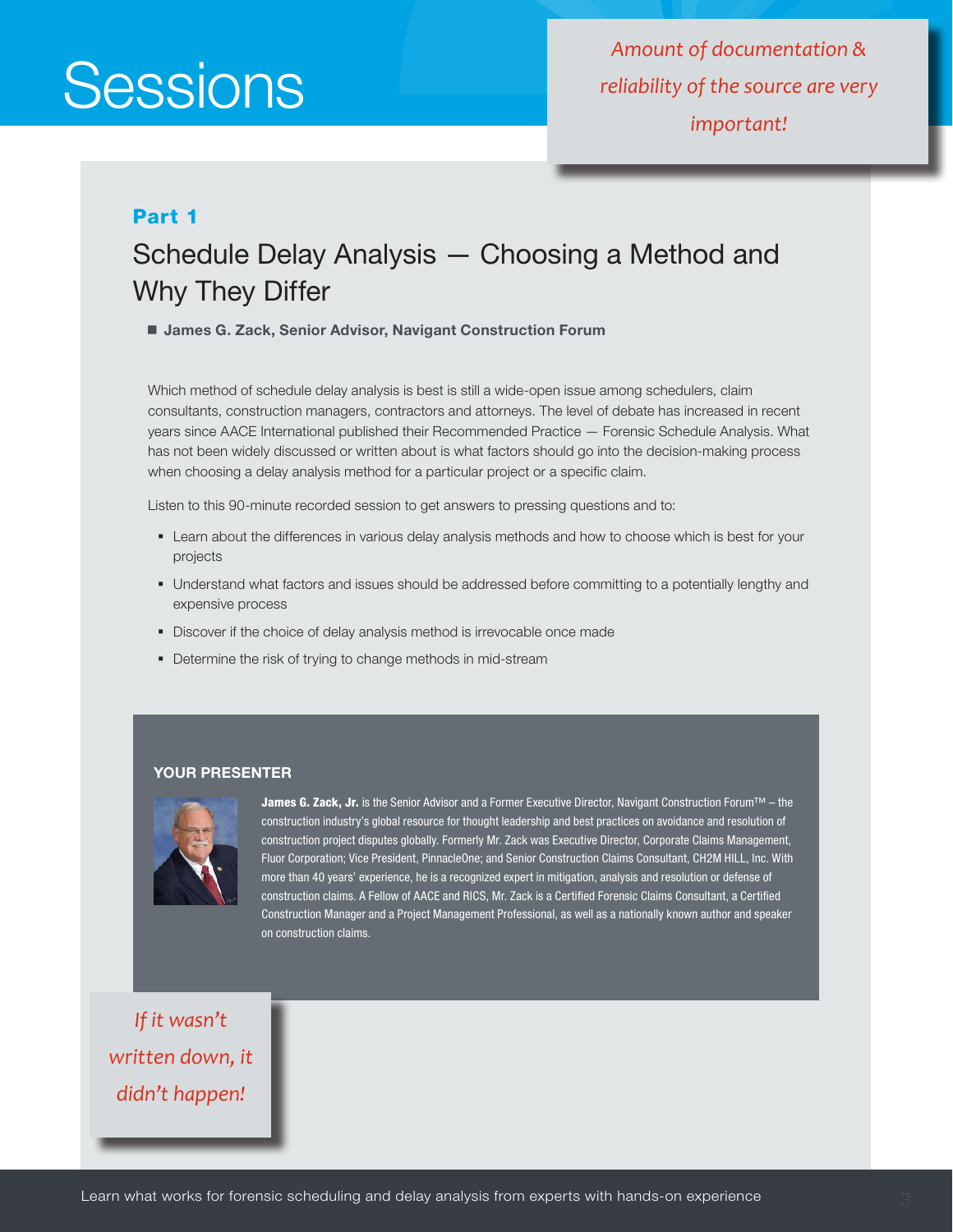### Part 2

## Schedule Delay Analysis — Observational Methods — Static & Dynamic Logic

### ■ Scott Lowe, Principal, Trauner Consulting Services

Like engineering, CPM scheduling is both an art and a science. CPM scheduling delay analysis techniques allow the analyst to distinguish critical delays from non-critical delays and calculate their impact on the project duration, identify concurrent delays that did or would have delayed the project completion and differentiate between concurrent and pacing delay. When choosing a method there are a number of technical, practical and legal considerations that a delay analyst makes.

This presentation focuses on those methodologies referred to in the industry as "observational" methods. It explores the performance of a credible delay analysis and identify many of the strengths and pitfalls of these methodologies.

This informative erecorded program will help you:

- Understand and distinguish between the forensic schedule analysis observational methodologies
- **Become familiar with the use of the observational methodologies, such as the As-Planned vs. As-Built,** and the Contemporaneous Period Analysis (often called "windows")
- Discover the various enhancements to the As-Planned vs. As-Built that will improve an analysis beyond a "total time" analysis
- Learn about the different types of Contemporaneous Period Analysis, and understand the difference between losses (or gains) due to progress and those due to changes to the schedule
- **I** Identify the strengths and pitfalls of the observational methodologies

### YOUR PRESENTER



Scott Lowe is a Principal with Trauner Consulting Services. He is the co-author of the book "Construction Delays." He is also past Chairman of CMAA's Time Management Committee, leading the development of CMAA's scheduling standards and procedures. Mr. Lowe was the lead developer of and an award-winning instructor for the National Highway Institute's course "Managing Highway Contract Claims: Analysis and Avoidance." He has analyzed delays and delay costs on hundreds of construction projects throughout his 30+ year career. His expertise lies in the areas of critical path method scheduling, construction claim preparation and evaluation, dispute resolution, technical document development, contract administration, and cost analysis.

> *The speaker was well versed in what works and what doesn't work for forensic scheduling, something that you learn by hands-on experience.*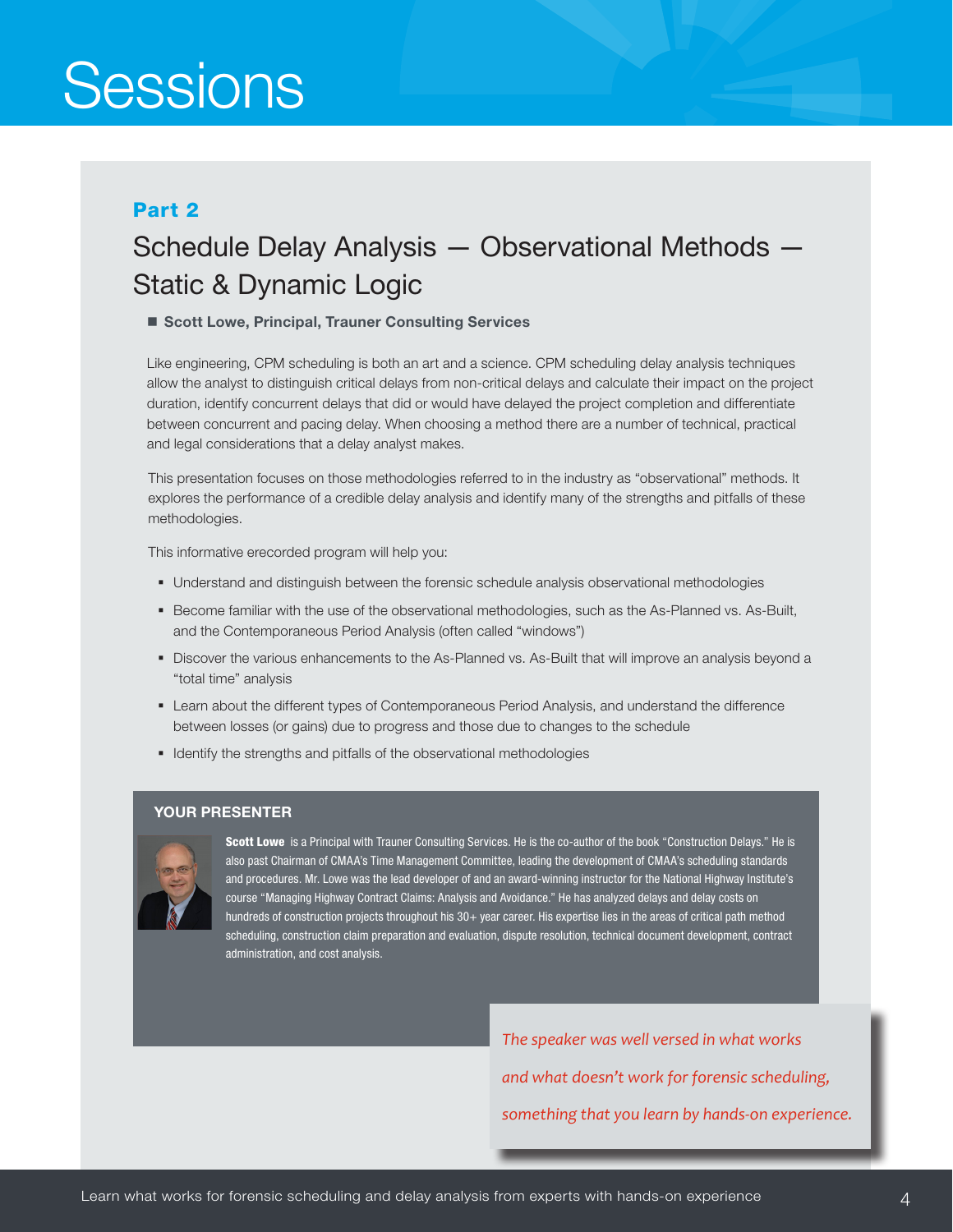*Activities that were on the contemporaneously predicted critical path may not be on the as-built critical path.*

### Part 3

## Schedule Delay Analysis — Modeled Methods — Additive & Subtractive

### ■ Patrick Kelly, Associate Director, Navigant Consulting

The time for performance of a project is usually of the essence to the employer and the contractor. This has made it quite imperative for contracting parties to analyze project delays. A major source of the disputes lies with the limitations and capabilities of the techniques in their practical use.

Hence it is imperative that both owners and contractors develop an understanding of delay measuring methods along with advantages and disadvantages of each. Because it's known that various methods give different allocations of delay responsibilities when applied to the same set of delay claims data, reinforcing the common notion that the most appropriate technique for any claims situation depends on the claims circumstances and the project.

The different results stem mainly from the unique set of requirements and application procedures each technique employs. This presentation focuses on those methodologies referred to in the industry as "modeled" methods. It explores the performance of a credible delay analysis and identify many of the strengths and pitfalls of these methodologies.

Listen to this information-packed program to:

- Understand and distinguish between the forensic schedule analysis modeled methodologies
- Become familiar with the use of the modeled methodologies that "add" activities to the schedule to model events, such as the Impacted As-Planned and the Retrospective TIA and Collapsed As-Built
- Discover the nature of the Impacted As-Planned, the limited circumstances in which one can implement such an analysis, and the difficulties in doing so
- Learn about the process of creating a Collapsed As-Built, and the difficulties of creating a "collapsible" model
- **Part Act Act Sepan Filters** and problems with implementing a Retrospective TIA, including the contractual reasons why one may be necessary
- And much more!

#### YOUR PRESENTER



Patrick Kelly is an Associate Director in Navigant's Global Construction Practice. He provides services in construction management, contracting, project controls, scheduling, earned value analysis, forensic schedule analysis for delay and disruption, and claims and disputes resolution.

He has extensive experience in transportation, facilities, and critical structures assignments. He has worked for both contractors and owners on small and large construction projects at the federal, state, and local level. Patrick is an expert in claim investigation, source data validation, Forensic Schedule Analysis method selection, and delay analysis. He has provided Forensic Schedule Analysis and litigation support to owners, contractors, and attorneys, on construction methods, cost analysis, and delay/disruption issues. He worked on numerous cases before federal and state courts, arbitration panels, negotiations, and mediation. He has a thorough understanding of delay and impact analysis methods, analysis and quantification of productivity and disruption, application of construction legal doctrines, and in the calculation of and productivity losses.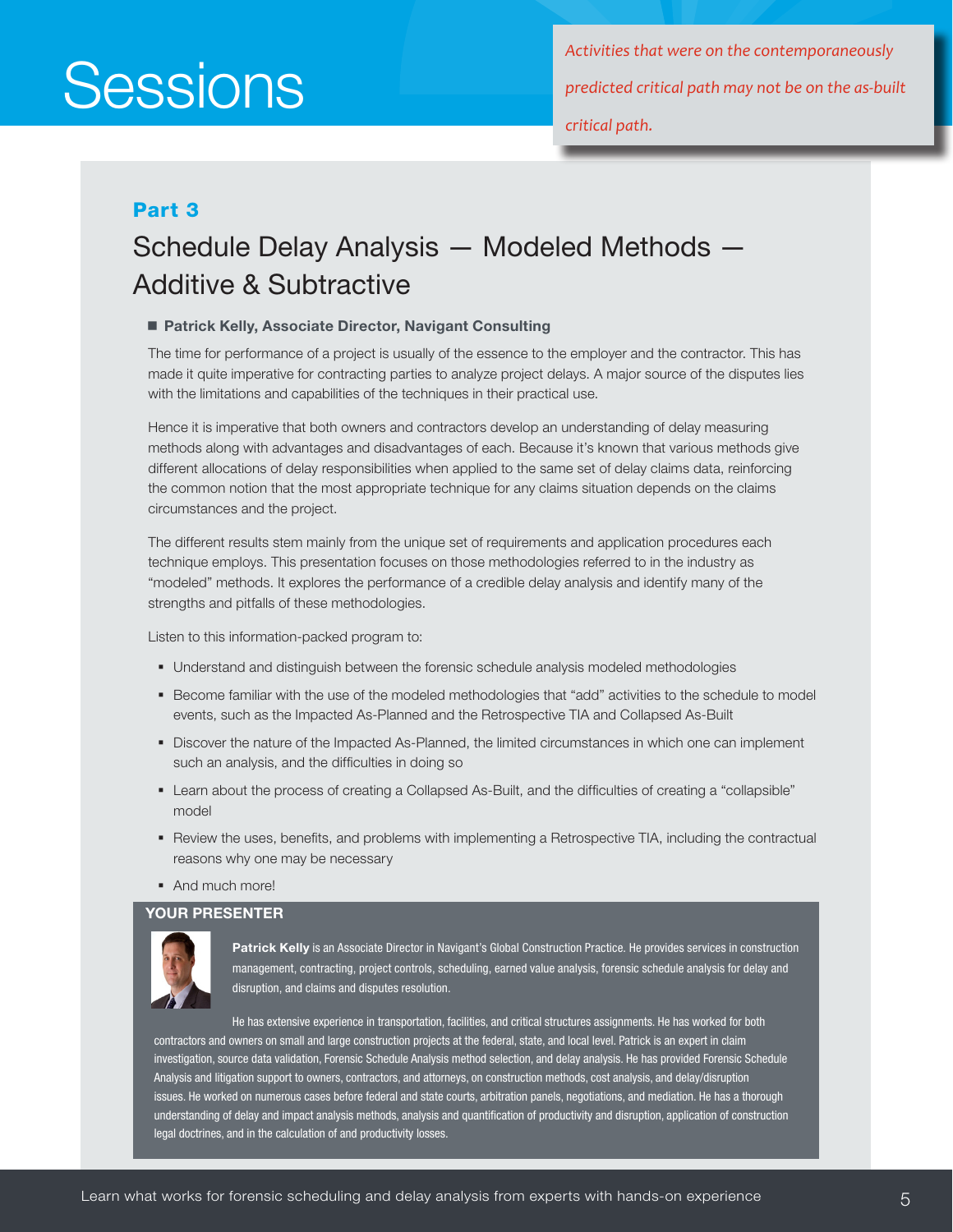### Part 4

## Forensic Schedule Analysis & Discretionary Logic

#### ■ John Livengood, Managing Director, Navigant's Global Construction Practice

Discretionary logic — the type of logic that is not dictated by either the contract or the physical necessity of the project — continues to cause difficulty for fair and accurate analysis of schedule updates during the course of the project in the construction industry. Further, these analytical problems persist in the methodologies associated with post-construction FSA.

This session highlights several applications and refinements of existing forensic delay methodologies, particularly As-Planned vs. As-Built, Contemporary Period Analysis and Collapsed As-Built, which can assist in identifying the as-built critical path and delay responsibility in projects with significant amounts of discretionary logic.

Listen to this information-packed program to:

- **Understand the basics of the major forensic delay methodologies**
- Gain information on the role of discretionary logic in CPM schedules
- Discover how to consider and address discretionary logic in forensic applications
- **IDENTIFY 11** Identify which FSA methodologies can address discretionary logic with little problem
- Determine how to adapt some methodologies to appropriately address discretionary logic

### YOUR PRESENTER



John Livengood, Esq., AIA, FAACE is a Managing Director in San Francisco with Navigant's Global Construction Practice and is President of the AACE International. He has more than 40 years of experience in construction, design, claims and delay analysis and development as well as litigation support. He is a registered architect and attorney. John has developed and defended claims for and against owners, contractors, designers and governmental entities on large (and a few small) projects of all types. John has served as an arbitrator in ICC and UNCITRAL proceedings as well as dozens of times as an expert witness in court and arbitration proceedings throughout the world. This work has generally focused on delay claims with associated productivity and cost issues. He is active in numerous professional associations including the American Bar Association (ABA) and the International Bar Association (IBA).

> *Performing a forensic schedule delay analysis on a project with excessive discretionary logic can make certain FSA methodologies unreliable.*